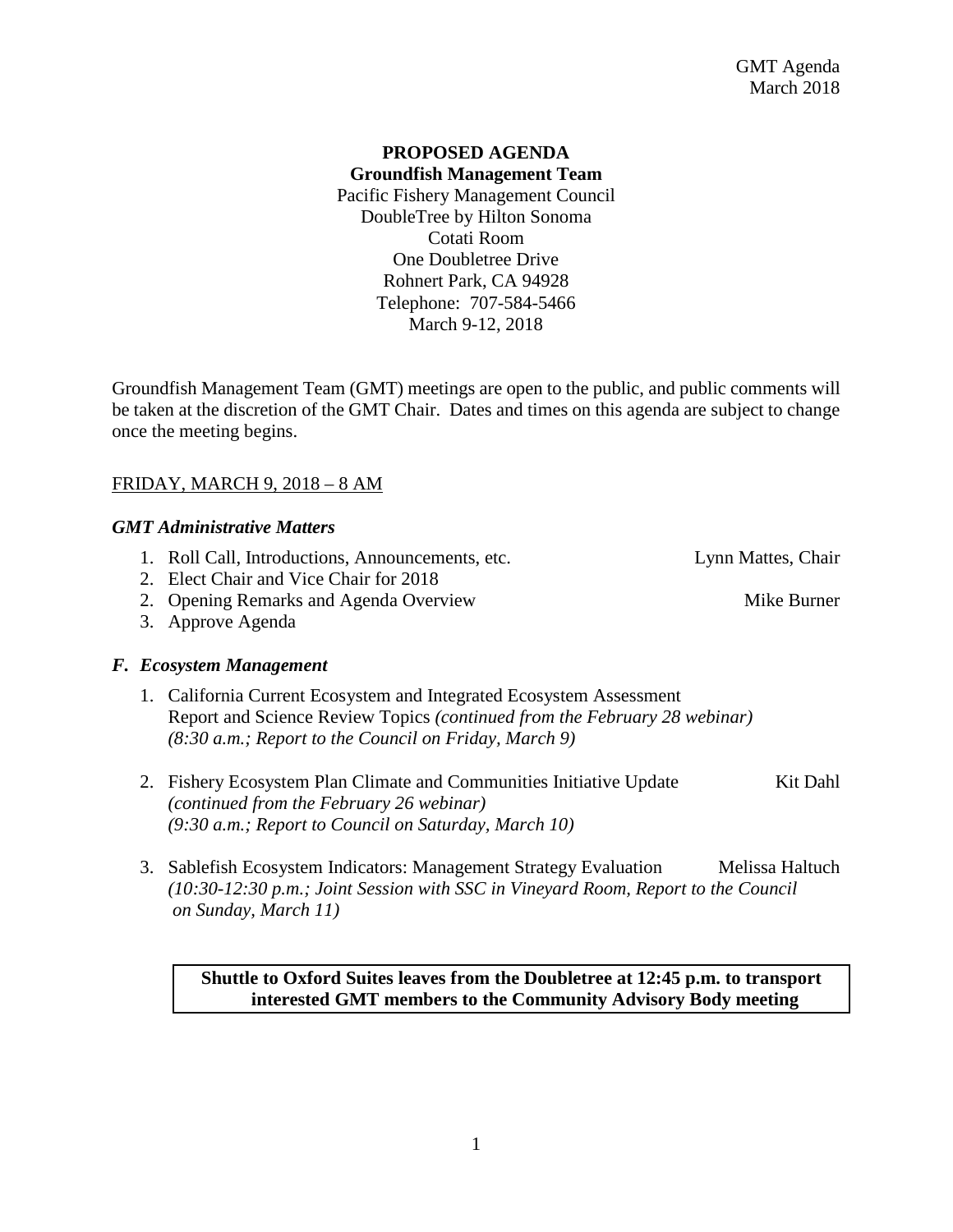# *GMT Administrative Matters (continued)*

4. Draft and Review Statements *(2 p.m.)*

# SATURDAY, MARCH 10, 2018 – 8 AM

# *H. Groundfish Management*

2. Trawl Catch Shares - Gear Switching and Trawl Sablefish Area Management *(8:30 a.m.; Report to the Council Sunday, March 11)* Jim Seger

### *GMT Administrative Matters (continued)*

5. Draft and Review Statements *(10 a.m.)*

### *H. Groundfish Management (continued)*

| 4. Initial Stock Assessment Plan and Terms of Reference<br>$(3:30 \text{ p.m.};$ Report to the Council Monday, March 12) | John DeVore, Jim Hastie |
|--------------------------------------------------------------------------------------------------------------------------|-------------------------|
| 3. Implementation of the 2018 Pacific Whiting Fishery Under the<br>U.S./Canada Agreement                                 | John DeVore             |

*(4:30 p.m.; Report to the Council Monday, March 12)*

# **Informational Meeting on Amendment 28 to the Groundfish FMP** Review of Essential Fish Habitat and Rockfish Conservation Areas **7 p.m. – Vineyard Room**

# SUNDAY, MARCH 11, 2018 – 8 AM

#### *GMT Administrative Matters (continued)*

6. Draft and Review Statements *(8:00 a.m.)*

#### *H. Groundfish Management (continued)*

6. Trawl Catch Share Review – Final Range of Alternatives (ROA) for Follow-On Actions Jim Seger *(8:30 a.m.; Report to the Council Monday, March 12)*